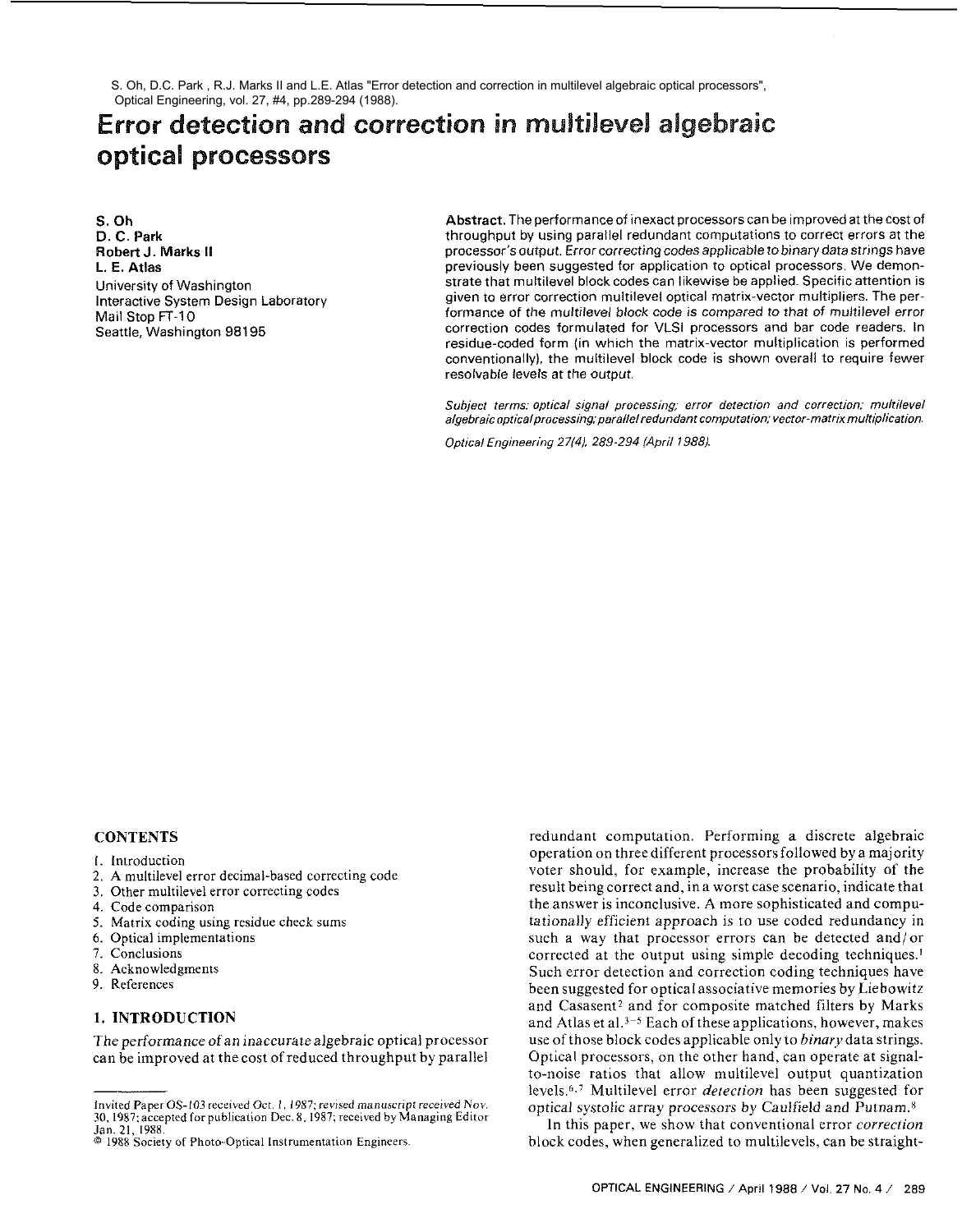forwardly applied to increase the accuracy of multilevel optical matrix-vector multiplication processors. Additional redundant output values are computed to check the accuracy of the information elements.

Two generalizations of block codes to multilevel error correction are discussed in this paper. The first, which uses conventional integer addition and multiplication, is shown to require fewer output quantization levels for coded elements than are required by other error correction techniques.<sup>9, 10</sup> The second code uses residue sums in the matrix coding and error decoding. The matrix multiplication, however, is still performed conventionaily. Unlike the other coding methodsconsidered, the number of required output quantization levels for residue coding is the same for both information and coded elements.

In all cases. matrix encoding is done off-line. A hybrid system of free-space and integrated optics can be used in the computation of the output syndromes. Alternatively, error decoding and correction can be performed totally by electronics.

# 2. A MULTILEVEL ERROR DECIMAL-BASED CORRECTING CODE

Our first coding technique is best illustrated by example, first as a code and then as applied to matrix-vector multiplication error correction.

Consider four integers  $g_3$ ,  $g_5$ ,  $g_6$ , and  $g_7$ . Similar to a Hamming block code, we form the sums

$$
g_1 = g_3 + g_5 + g_7
$$
  
\n
$$
g_2 = g_3 + g_6 + g_7
$$
  
\n
$$
g_4 = g_5 + g_6 + g_7
$$
 (1)

Let **g** denote the 7-tuple vector of these numbers and let  $d=$  $g + n$ , where n is a vector of randomly selected integers. With reference to Eq.  $(1)$ , we form the check sums

$$
d'_{1} = d_{3} + d_{5} + d_{7} .
$$
  
\n
$$
d'_{2} = d_{3} + d_{6} + d_{7} .
$$
  
\n
$$
d'_{4} = d_{5} + d_{6} + d_{7} .
$$
  
\n(2)

and the syndromes

$$
s_m = d'_m - d_m , \quad m = 1, 2, 4 . \tag{3}
$$

Three possible conclusions can be made from the syndromes: (I) If all of ihe syndromes are rcro, we conclude that no error has been made. (2) If all nonzero syndromes are the same, we conclude that a single error has been made. We use the syndrome to locate and correct that error. (3) If the syndromes do not satisfy either of the above cases, two or more errors have been made. These errors cannot be corrected.

## *Example* I:

Consider the coded vector

 $g^T = [7819234]$ .

where T denotes transposition. (The check-sum elements are underlined.) Assume that

$$
\mathbf{d}^{\mathrm{T}} = [7 \ 8 \ 1 \ 9 \ 4 \ 3 \ 4]; \tag{5}
$$

then

$$
\mathbf{s}^{\mathrm{T}} = [s_1 \ s_2 \ s_4] \n= -2 \cdot [1 \ 0 \ 1] .
$$
\n(6)

Thus, element (1 0 1), = 5 in  $d^T$  (i.e.,  $d_5 = 4$ ) should be adjusted by  $-2$ . This is the correct result. If, on the other hand.

$$
\mathbf{d}^{\mathrm{T}} = [5 \ 8 \ 1 \ 9 \ 4 \ 3 \ 4],\tag{7}
$$

then

$$
\mathbf{s}^{\mathrm{T}} = [-4 \ 0 \ 2] \ . \tag{8}
$$

Since the nonzero syndromes are different, we conclude that two or more mistakes were made. (There were two.)

In general, the minimum code length n, for m information elements in a single error correction code, is the smallest integer satisfying

$$
2^m \le \frac{2^n}{n+1} \tag{9}
$$

For our example,  $n = 7$  and  $m = 4$ .

This multilevel extension of a Hamming code can be straightforwardly applied to correcting errors in matrixvector multiplication. Consider the matrix-vector multiplication

$$
Ab = c \t{10}
$$

where, for an  $(n,m)=(7,4)$  code, **A**, **b**, and **c** are  $4\times p$ ,  $p\times 1$ , and  $4 \times 1$  matrices, respectively, and p is the dimension of the vector b. We partition matrix A into rows

$$
\mathbf{A} = \begin{bmatrix} \mathbf{a}_3^{\mathrm{T}} \\ \mathbf{a}_5^{\mathrm{T}} \\ \mathbf{a}_6^{\mathrm{T}} \\ \mathbf{a}_7^{\mathrm{T}} \end{bmatrix} . \tag{11}
$$

1'0 allow for error correction, the matrix is augmented to a 7 $\times$ p matrix A<sub>+</sub>. The nth row of A<sub>+</sub> is

$$
\left\{ \mathbf{a}_{n}^{\mathrm{T}}: 1 \leq n \leq 7 \right\} \tag{12}
$$

With reference to Eqs. (I), the new rows are computed via the Hamming recipe:

$$
a_1 = a_3 + a_5 + a_7,
$$
  
\n
$$
a_2 = a_3 + a_6 + a_7,
$$
  
\n
$$
a_3 = a_5 + a_6 + a_7.
$$
\n(13)

The augmented matrix-vector multiplication is

 $(4)$ 

$$
A_{+}b = c_{+} \tag{14}
$$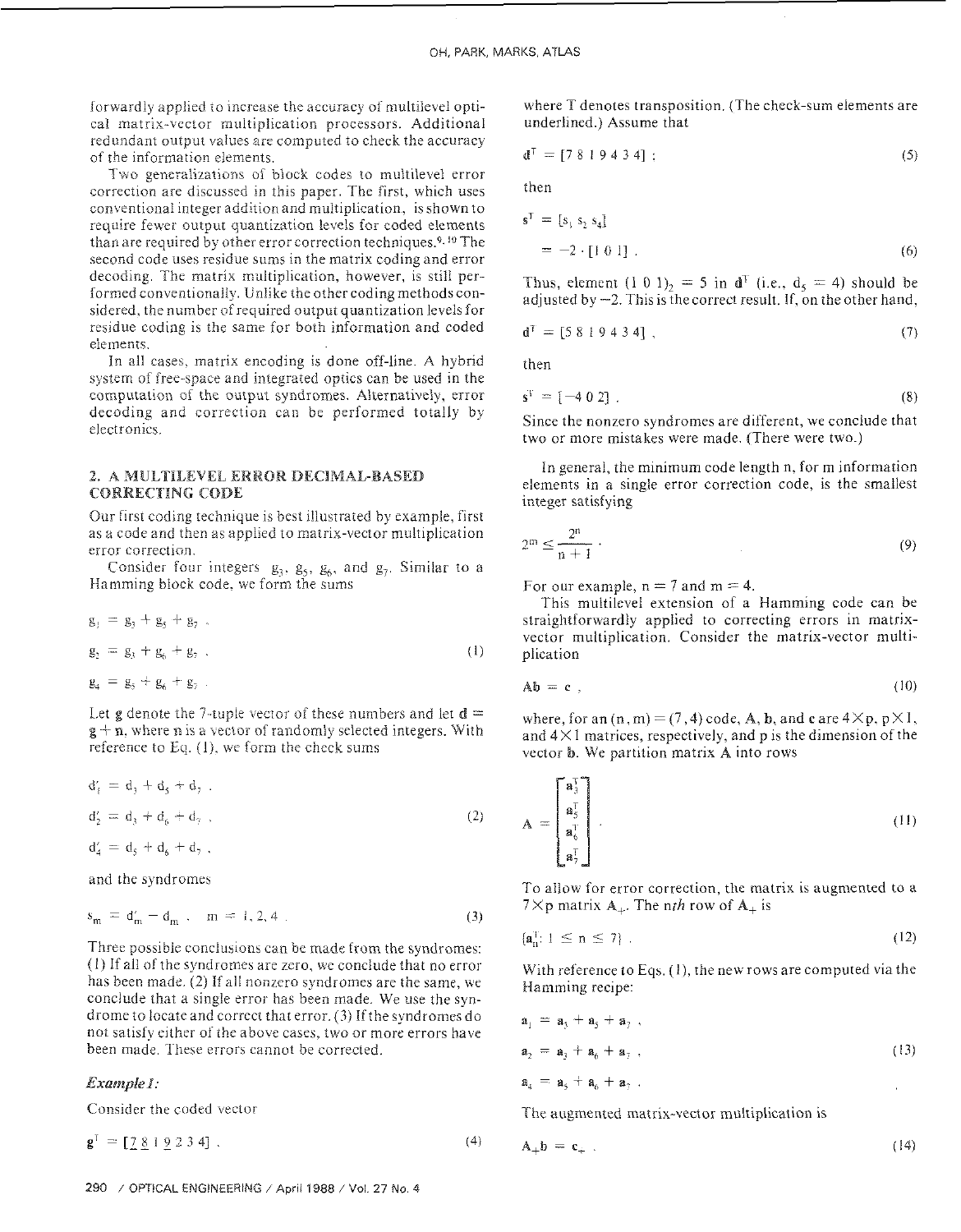$$
\mathbf{d}_{+} = \mathbf{c}_{+} + \mathbf{n}_{+} \tag{15}
$$

where the  $n_{+}$  is a vector of noise integers. Then  $d_{+}$  can be analyzed for errors using the multilevel Hamming coding procedure.

# Example *2:*

Assume that  $\mathbf{b} = [0 \ 1 \ 1 \ 2]^T$  and

$$
\mathbf{A} = \begin{bmatrix} 0 & 1 & 0 & 0 \\ 2 & 0 & 2 & 0 \\ 0 & 2 & 1 & 0 \\ 1 & 1 & 1 & 1 \end{bmatrix} .
$$
 and and  

$$
\mathbf{h}_{\text{RH}}
$$
 (16)

It follows that

$$
\mathbf{A}_{+} = \begin{bmatrix} 3 & 2 & 3 & 1 \\ 1 & 4 & 2 & 1 \\ 0 & 1 & 0 & 0 \\ 3 & 3 & 4 & 1 \\ 2 & 0 & 2 & 0 \\ 0 & 2 & 1 & 0 \\ 1 & 1 & 1 & 1 \end{bmatrix} . \tag{17}
$$

If this matrix were coded on an intensity transmittance, the resulting gray levels would not he exactly proportional to the elements of  $A_{\perp}$ . We simulate this inexactness by adding zero mean Gaussian noise with a standard deviation of  $\frac{1}{8}$  to each element of  $A_+$ . Motivated by the nonnegativity of intensity transmittances. negative elements are set to zero. One of our simulations yielded

$$
\mathbf{A}_{+} + \text{noise} = \begin{bmatrix} 3.095 & 1.800 & 2.961 & 0.921 \\ 1.130 & 4.125 & 2.125 & 0.849 \\ 0.000 & 1.004 & 0.125 & 0.230 \\ 2.919 & 2.975 & 3.886 & 0.983 \\ 2.174 & 0.149 & 1.768 & 0.000 \\ 0.160 & 2.006 & 1.160 & 0.000 \\ 1.099 & 1.076 & 1.004 & 0.773 \end{bmatrix} . \tag{18}
$$

$$
\mathbf{d} = {}^{c}\mathcal{R} \{ (\mathbf{A}_{+} + \text{noise})\mathbf{b} \}
$$
  
= [7 8 2 9 2 3 4]<sup>T</sup> , (19)

where the  $\mathcal R$  operator rounds to the nearest integer. Using the decoding procedure, this vector corrects to gin Eq. (4). We have thus corrected an error due to processor inexactness.

# 3. OTHER MULTILEVEL ERROR CORRECTING CODES

For purposes of comparison to the multilevel Hammingcode, we quickly review the multilevel error correction codes of Jou and Abraham<sup>9</sup> (JA) and Redinbo and Hemmann<sup>10</sup> (RH). Both are designed for single error correction in a multilevel matrix vector of length m. We augment the vector with two additional numbers corresponding to the inner product of the vectors.

$$
\beta_1 = [1 \ 1 \ 1 \ \dots \ 1]^T \tag{20}
$$

Owing to computational or other error, assume we receive  $\beta_2 = [a_1 a_2 a_3 ... a_m]^T$ . (21)

JA uses 
$$
\alpha_k = 2^{k-1}
$$
 and RH uses  $\alpha_k = k$ . If, for example,

$$
\mathbf{f} = [1 \ 2 \ 3 \ 4]^{\mathrm{T}} \tag{22}
$$

then the corresponding codes are

$$
\mathbf{h}_{JA} = [1 \ 2 \ 3 \ 4 \ \vdots \ 10 \ 49]^T \tag{23}
$$

$$
\mathbf{h}_{\text{RH}} = [1 \ 2 \ 3 \ 4 \ \vdots \ 10 \ 30]^{\text{T}} \tag{24}
$$

More generally.

$$
\mathbf{h} = [h_1 \ h_2 \ \dots \ h_m \vdots h_{m+1} \ h_{m+2}]^T \tag{25}
$$

where

$$
h_{m+1} = \sum_{k=1}^{m} h_k
$$
 (26)

and

$$
h_{m+2} = \sum_{k=1}^{m} \alpha_k h_k . \tag{27}
$$

Assume we receive

$$
\mathbf{d} = [d_1 d_2 \dots d_m : d_{m+1} d_{m+2}]^T,
$$
\n(28)

which differs from h in one information element. We find the magnitude of the error from the syndrome

$$
s_{1} = d_{m+1} - \sum_{k=1}^{m} d_{k} . \qquad (29)
$$

The result of the matrix multiplication is The second syndrome points to the location of the error. Specifically,

$$
s_2 = d_{m+2} - \sum_{k=1}^{m} \alpha_k d_k
$$
  
= 
$$
\sum_{k=1}^{m} \alpha_k (h_k - d_k)
$$
 (30)

Since  $h_k = d_k$  at all except the error location,

$$
s_2 = \alpha_1 s_1 \tag{31}
$$

where L is the error location.

## *Example 3:*

For a JA code, suppose we receive

$$
\mathbf{d}_{JA} = [1 \ 2 \ 1 \ 4 \ \vdots \ 10 \ 49]^\mathrm{T} \tag{32}
$$

and The error is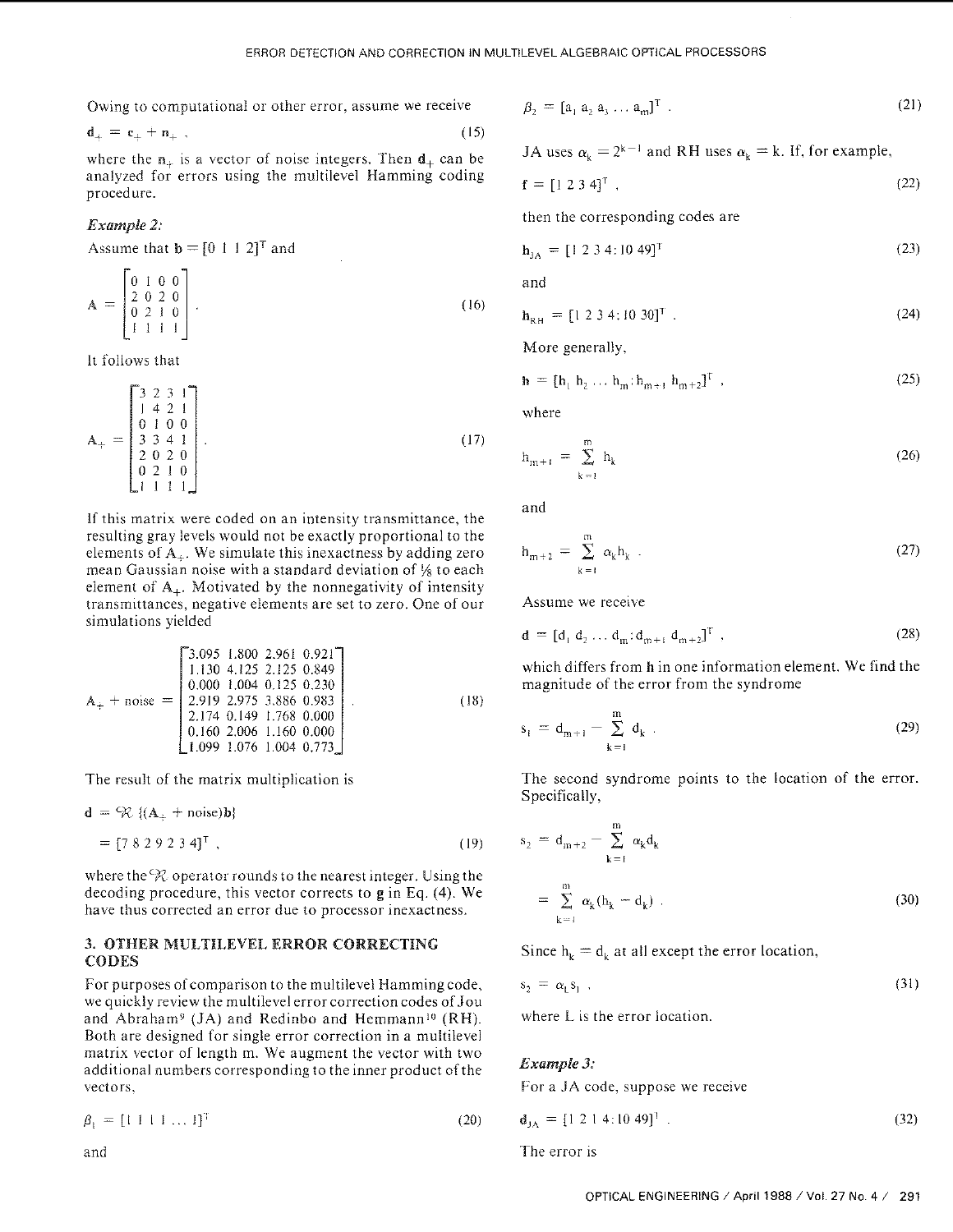$$
s_1 = 10 - (1 + 2 + 1 + 4)
$$
  
= 2. (33)

The second syndrome is

$$
s_2 = 49 - (1 + 2 \cdot 2 + 2^2 + 4 \cdot 2^3)
$$
  
= 8. (34)

Since  $\alpha_k = 2^{k-1}$ , we conclude that the L = third element should be adjusted by 2. Comparing Eq. (32) with the properly coded sequence in Eq. (23) confirms our result.

Codes of the form discussed in this section can be straightforwardly extended to correcting errors in matrix-vector multiplies. Matrix rows rather than vector elements are added.

#### **Example 4:**

The JA coding of matrix  $A$  in Eq. (16) results in

$$
\mathbf{A}_{\mathsf{JA+}} = \begin{bmatrix} 0 & 1 & 0 & 1 \\ 2 & 0 & 2 & 0 \\ 0 & 2 & 1 & 0 \\ 1 & 1 & 1 & 1 \\ \vdots & \vdots & \ddots & \vdots \\ 3 & 4 & 4 & 1 \\ 12 & 17 & 16 & 9 \end{bmatrix} . \tag{35}
$$

Decoding of the vector  $\mathbf{d}_+ = \mathbf{A}_{1\mathbf{A}+} \mathbf{b}$  is performed as in Ex. 3.

# **4. CODE COMPARISON**

A limited dynamic range and a finite signal-to-noise ratio will limit the number of resolvable levels (NRL) at the output of an optical processor. For the three codes considered thus far, the NRL for the coded portion of the matrix exceeds that of the information portion. The NRL of the output check-sum elements, as a consequence, is much higher than that for information elements.

Consider an  $(n, m)$  code. (For JA and RH,  $n = m + 2$ .) Suppose matrix  $A$  has  $p$  columns and  $r$  rows and that each element of A can take on only  $L_A$  values. If the input **b** can take on  $L<sub>b</sub>$  resolvable values, then the total number of levels required for the elements of  $c = Ab$  is

$$
L = p L_A L_b \tag{36}
$$

The required NRL in the output check-sum elements, however, is substantially larger. For the multilevel Hamming (MH) check-sum elements, the required NRL is

$$
L_{MH} \approx m \frac{L}{2} \tag{37}
$$

For the JA and RH codes, the required NRL are

$$
L_{JA} = pL_A L_b \sum_{k=1}^{m} \alpha_k \approx 2^m L
$$
 (38)

and

$$
L_{RH} \approx m^2 \frac{L}{2} \tag{39}
$$

Of the three NRL,  $L_{MH}$  is the smallest.

## 5. MATRIX CODING USING RESIDUE CHECK SUMS

In this section, we show that a slight modification of the MH code results in decoding that requires the same NRL for both information and check-sum elements. Thus, there are uniform output detection requirements. The technique makes use of residue coding and decoding.<sup>1</sup> The matrix-vector multiplication, however, is performed using conventional integer multiplication and addition. The technique is identical to the multilevel Hamming code but uses residue sums to code the A matrix. We illustrate in the following example.

# **Example 5:**

Consider matrix  $A$  in Eq. (16) and assume that the maximum NRL is  $L_A = 3$ . Instead of forming new rows as integer sums, we add modulo 3. Equivalently, our coded modulo matrix is the element-by-element modulo base 3 of  $A_+$  in Eq. (17):

$$
\mathbf{A}_{\oplus} = ((\mathbf{A}_{+}))_{3}
$$
\n
$$
= \begin{bmatrix}\n0 & 2 & 0 & 1 \\
1 & 1 & 2 & 1 \\
0 & 1 & 0 & 0 \\
0 & 0 & 1 & 1 \\
2 & 0 & 2 & 0 \\
0 & 2 & 1 & 0 \\
1 & 1 & 1 & 1\n\end{bmatrix},
$$
\n(40)

where  $((g))_v$  denotes the residue of g base k. For an input of  $\mathbf{b} = [0 \ 1 \ 1 \ 2]^T$ , the output using conventional multiplication is

$$
\mathbf{c}_{\oplus} = \mathbf{A}_{\oplus} \mathbf{b}
$$
  
= 
$$
[\underline{4} \underline{5} \underline{1} \underline{3} \underline{2} \underline{3} \underline{4}]^{\mathrm{T}} .
$$
 (41)

Note that the check-sum elements are equal to their corresponding sums in modulo 3:

$$
((4))_3 = ((1 + 2 + 4))_3 = 1,
$$
  
\n
$$
((5))_3 = ((1 + 3 + 4))_3 = 2,
$$
  
\n
$$
((3))_3 = ((2 + 3 + 4))_3 = 0.
$$
\n(42)

Suppose we detected the vector

$$
\mathbf{d}_{\oplus} = [\underline{4} \ \underline{5} \ 1 \ \underline{3} \ 1 \ 3 \ 4]^{\mathrm{T}} \tag{43}
$$

To detect negative errors, we compute the syndromes using the principal values  $(-1, 0, 1)$  rather than  $(0, 1, 2)$ :

$$
s1 = (((1 + 1 + 4) - 4))3 = -1,
$$
  
\n
$$
s2 = (((1 + 3 + 4) - 5))3 = 0,
$$
  
\n
$$
s3 = (((1 + 3 + 4) - 3))3 = -1,
$$
 (44)

which means there is an error of  $-1$  in the  $(101)<sub>2</sub> =$  fifth element. This is the correct result.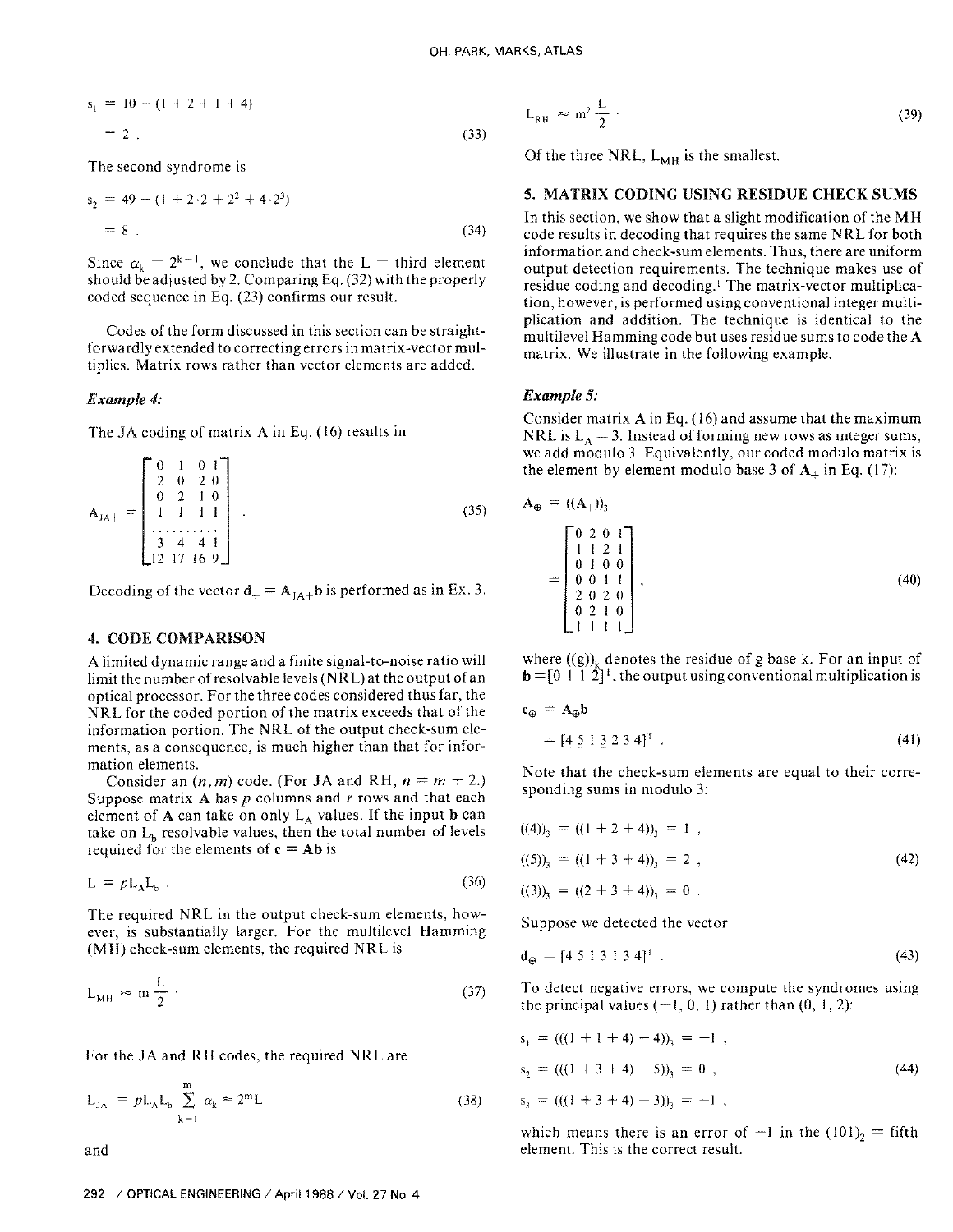

Fig. **1.** An optical vector-matrixmultiplier **withelectronicerrordecod**ing and correction.



Fig. 2. A second architecture for correcting errors in an optical matrixvector multiplier, The information portion of the processor output **d** is input into a second matrix-vector multiplier to compute d'.

As example *5* illustrates, use of such residue coding allows a uniform requirement on quantization levels within the coded matrix and at the processor output; i.e.,

$$
L_{HR} = L \tag{45}
$$

where HR denotes the Hamming residue code.

The price that is paid using residue coding is a reduction of the dynamic range of the errors that can be corrected. For the MH, JA, and RH codes, a single error of any magnitude can be corrected. If  $L_A$  is odd, the HR code can correct errors only within a range of  $(L_A - 1)/2$ . If, however, errors are due to distributed inexactness as exemplified in Eqs. (17) and (IS), we would expect the error magnitude to he small when only one output error occurs.

## **6. OPTICAL IMPLEMENTATIONS**

Figure I shows a hasic processor architecture for fault-tolerant computing using the multilevel Hamming residue code. The processor input corresponding to b is implemented by a linear array of  $p$  point source LEDs. The matrix multiplication is performed by the Stanford optical matrix multiplier. $\mathbf{u}$ (The astigmatic spreading and focusing optics have been deleted from the figure for clarity of presentation.)

The levels in the  $A_{\oplus}$  matrix are computed off-line. The matrix-vector multiply is performed in the conventional manner. Decoding is performed electronically.

Alternatively, as shown in Fig. 2, a second Stanford matrix-vector multiplier can be used to assist in computing the syndromes.2 Each syndrome is a nonweighted conventional sum of chosen information elements in  $d_{\theta}$ . This can be performed with a **Q** matrix whose elements are either 1 or 0. For our **(7,4)** Hamming code example,

$$
\mathbf{Q} = \begin{bmatrix} 0 & 0 & 1 & 0 & 1 & 0 & 1 \\ 0 & 0 & 1 & 0 & 0 & 1 & 1 \\ 0 & 0 & 0 & 0 & 1 & 1 & 1 \end{bmatrix} . \tag{46}
$$

Then the syndrome vector is computed as

$$
s = ((d' - [d_1 d_2 d_4]^T))L_A,
$$
\n(47)

where  $\mathbf{d}' = \mathbf{Q} \mathbf{d}_{\theta}$ . The detectors for the syndrome vector clearly require more resolvable levels than the detector array for d. The residue operations required at the decoding stage can also he performed optically.'2.13

### **7. CONCLUSIONS**

We have contrasted four multilevel error correction codes applicable to optical matrix-vector multipliers. The Jou and Abraham,<sup>9</sup> Redinbo and Hemmann,<sup>10</sup> and multilevel Hamming codes place severe performance constraints on the detectors for the output-weighted check sums. Use of residue-based matrix encoding, however, requires the same number of output resolvable levels for both information and check-sum elements. Matrix output vector multiplication is performed conventionally.

The multilevel Hamming codes require only the operations of addition and multiplication in the decoding process, while the other codes require a division operation as well.

Clearly, the Hamming code technique can he generalized to higher order Bose-Chaudhuri-Hocquenguem (BCH) and block codes.' Application to other operations, suchas matrixmatrix multiplication, is also evident.

# **8. ACKNOWLEDGMENTS**

This work was supported by the Strategic Defense Initiative Organization/ Innovative Science and Technology program in Ultra High Speed Computing administered through the Office of Naval Research in conjunction with Texas Tech University. L. E. Atlas was supported by a National Science Foundation Presidential Young Investigator award.

## **9. REFERENCES**

- I. R. E. Blahut. *Theory and Practice* of Error *Conlrol* Codes, Addison-Wesley, New York (1983).
- 2. S. Liebowitz and D. Casasent, "Error-correction coding in an associative
- processor," Appl. Opt. 26(6), 999-1006 (1987).<br>3. R. J. Marks II and L. E. Atlas. "Composite matched filtering with error correction." Opt. Lett. 12(2), 135-137 (1987).
- 4. R. J. Marks II, J. A. Ritcey, L. E. Atlas, and K. F. Cheung, "<br>matched filter output partitioning," Appl. Opt. 26(11), 2274-2<br>5. K. F. Cheung, L. E. Atlas, J. A. Ritcey, C. A. Green, and R. J , "Composite 2278 (1987).
- J. Marks 11. "Conventional and composite matched filters with error correction: a comparison," Appl. Opt. 26(19), 4235-4239 (1987).
- 6. B. Braunecker, R. Hauck, and A. W. Lohmann, "Optical character recognition based on nonredundant correlation measurements," Appl. Opt. 18(16), 2746-2753 (1979).
- 7. A. Huang, Y. Tsunoda, J. W. Goodman, and S. Ishihara, "Optical com-<br>munication using residue arithmetic." Appl. Opt. 18(2), 149-162 (1979).<br>8. H. Caulfield and R. S. Putnam. "Fault tolerance and self-healing in optical
- H. Caulfield and R. S. Putnam, "Fault tolerance and self-healing in optical vstolic array processors," Opt. Eng. 24(1), 65-67 (1985).
- 9. **J-Y. Jou and J. A. Abraham**, "Fault-tolerant matrix arithmetic and signal processing on highly concurrent computing structures," Proc. IEEE, 74(5),<br>732–741 (1986).
- R. Redinbo and J. Hemmann, "Error-correcting coding for banking documcnt bar codes." Electron. Lett. 22(5), 269~271 (1986). I I. **.I.** W. Goodman, **A.** R. Dias, and L. M. Waody,"Fully parallel. high-speed
- incoherent optical method for performing discrete Fourier transforms, Opt. Lett.  $2(1)$ , I-3 (1978).